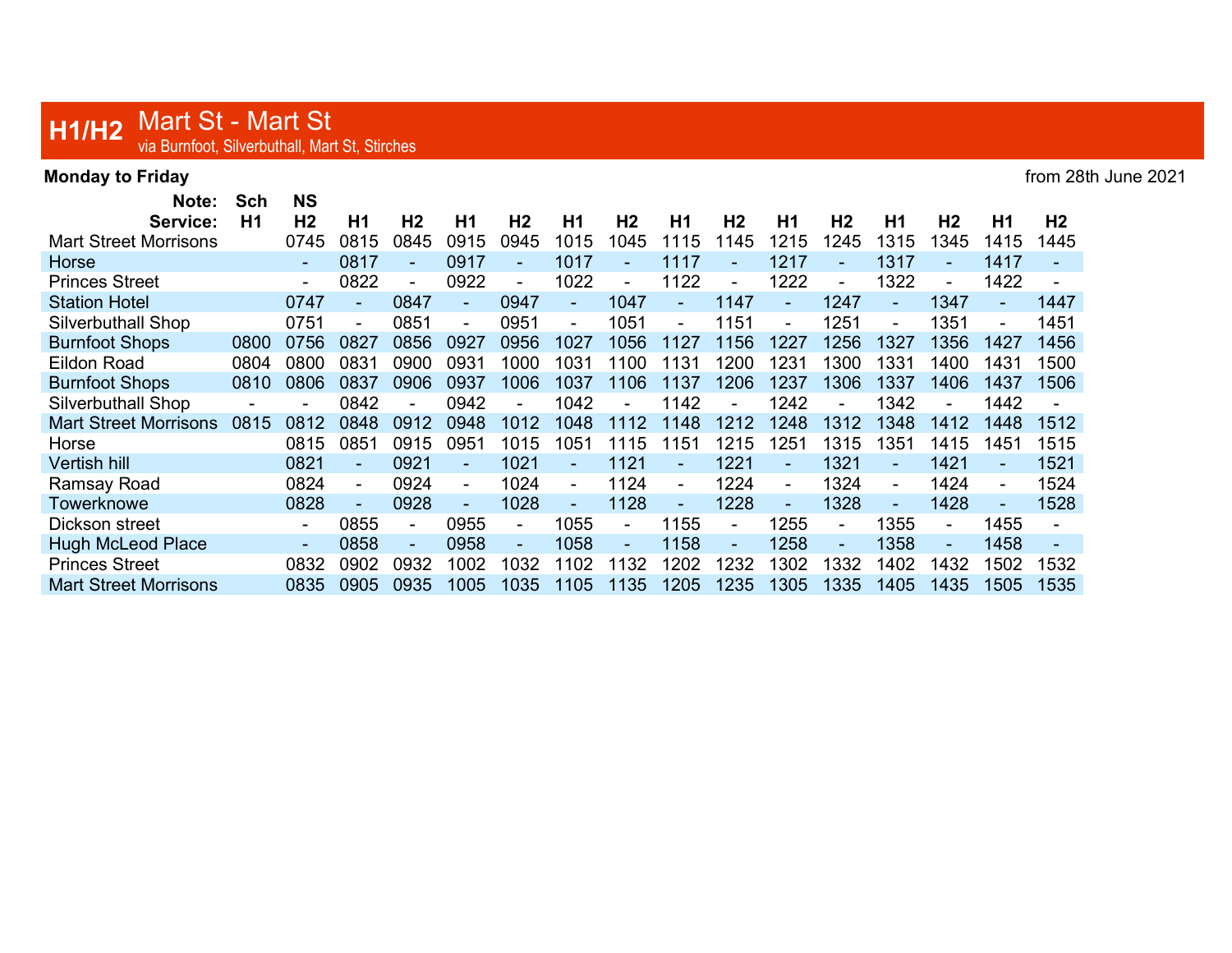| Service:                     | Η1             | H <sub>2</sub> | Η1   | H <sub>2</sub> | H <sub>1</sub> | H2   | H <sub>1</sub> |
|------------------------------|----------------|----------------|------|----------------|----------------|------|----------------|
| <b>Mart Street Morrisons</b> | 1515           | 1545           | 1615 | 1645           | 1715           | 1745 | 1815           |
| Horse                        | 1517           |                | 1617 |                | 1717           |      | 1817           |
| <b>Princes Street</b>        | 1522           |                | 1622 |                | 1722           |      | 1822           |
| <b>Station Hotel</b>         |                | 1547           |      | 1647           |                | 1747 |                |
| <b>Silverbuthall Shop</b>    |                | 1551           |      | 1651           |                | 1751 |                |
| <b>Burnfoot Shops</b>        | 1527           | 1556           | 1627 | 1656           | 1727           | 1756 | 1827           |
| <b>Eildon Road</b>           | 1531           | 1600           | 1631 | 1700           | 1731           | 1800 | 1831           |
| <b>Burnfoot Shops</b>        | 1537           | 1606           | 1637 | 1706           | 1737           | 1806 | 1837           |
| <b>Silverbuthall Shop</b>    | 1542           |                | 1642 |                | 1742           |      | 1842           |
| <b>Mart Street Morrisons</b> | 1548           | 1612           | 1648 | 1712           | 1748           | 1812 | 1848           |
| Horse                        | 1551           | 1615           | 1651 | 1715           | 1751           | 1815 |                |
| Vertish hill                 |                | 1621           |      | 1721           |                | 1821 |                |
| <b>Ramsay Road</b>           |                | 1624           |      | 1724           | L,             | 1824 |                |
| Towerknowe                   | $\blacksquare$ | 1628           |      | 1728           |                | 1828 |                |
| Dickson street               | 1555           |                | 1655 |                | 1755           |      |                |
| <b>Hugh McLeod Place</b>     | 1558           |                | 1658 |                | 1758           |      |                |
| <b>Princes Street</b>        | 1602           | 1632           | 1702 | 1732           | 1802           | 1832 |                |
| <b>Mart Street Morrisons</b> | 1605           | 1635           | 1705 | 1735           | 1805           | 1835 |                |

## Codes:

**NS** Not Saturdays

Sch Schooldays Only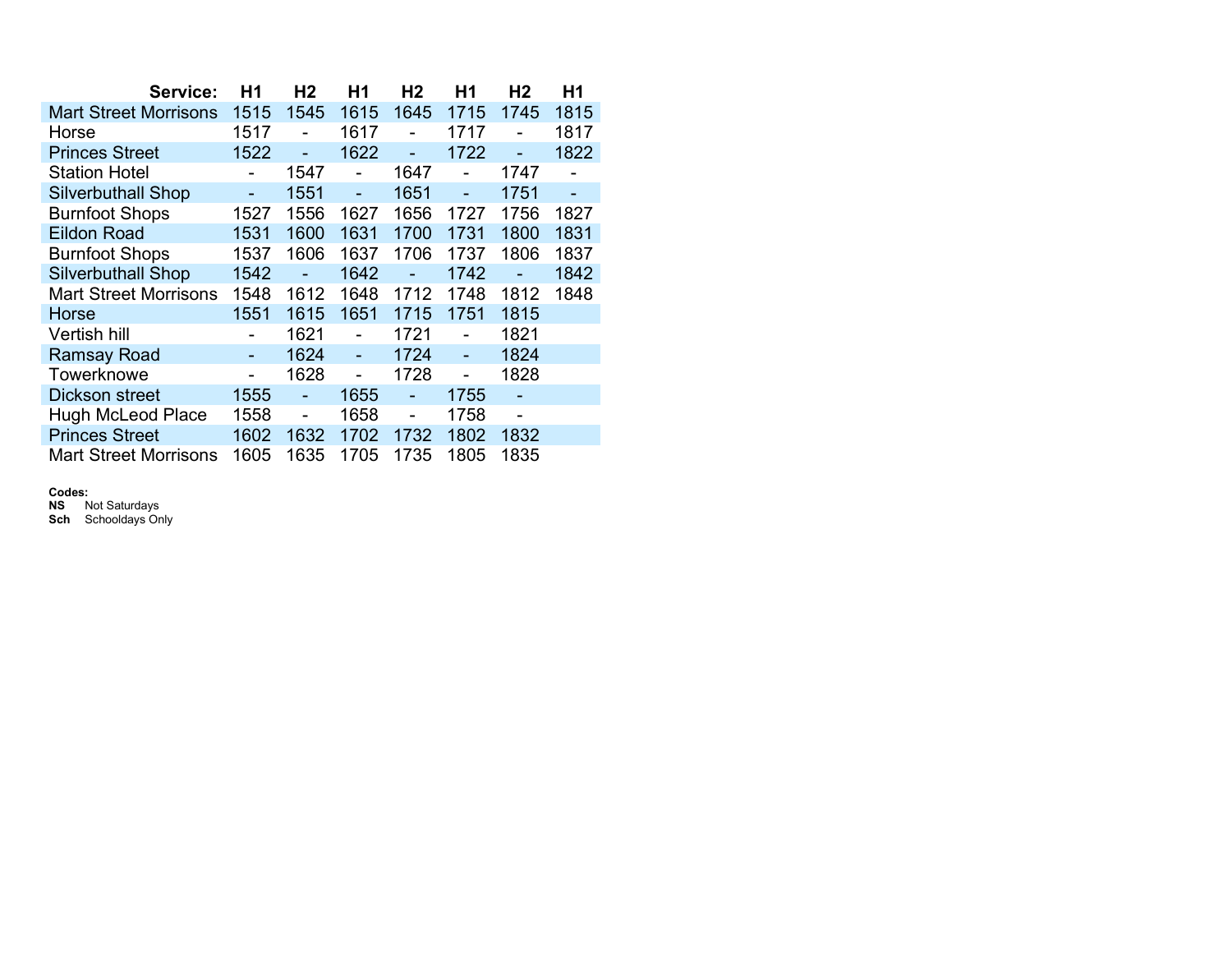## H1/H2 Mart St - Mart St<br>Via Burnfoot, Silverbuthall, Mart St, Stirches

| Saturday | from 28th June 2021 |
|----------|---------------------|
|----------|---------------------|

| Service:                     | Η1     | H <sub>2</sub> | H1     | H <sub>2</sub>           | H1             | H <sub>2</sub> | H1             | H <sub>2</sub> | H1             | H <sub>2</sub>           | Н1             | H <sub>2</sub> | H1   | H <sub>2</sub> | H1             | H <sub>2</sub> |
|------------------------------|--------|----------------|--------|--------------------------|----------------|----------------|----------------|----------------|----------------|--------------------------|----------------|----------------|------|----------------|----------------|----------------|
| <b>Mart Street Morrisons</b> | 0815   | 0845           | 0915   | 0945                     | 1015           | 1045           | 1115           | 1145           | 1215           | 1245                     | 1315           | 1345           | 1415 | 1445           | 1515           | 1545           |
| Horse                        | 0817   |                | 0917   |                          | 1017           | ۰              | 1117           |                | 1217           |                          | 1317           |                | 1417 |                | 1517           |                |
| <b>Princes Street</b>        | 0822   |                | 0922   |                          | 1022           | ۰              | 1122           | ۰              | 1222           |                          | 1322           |                | 1422 |                | 1522           |                |
| <b>Station Hotel</b>         |        | 0847           |        | 0947                     | ٠              | 1047           | $\blacksquare$ | 1147           | $\blacksquare$ | 1247                     | $\blacksquare$ | 1347           |      | 1447           |                | 1547           |
| <b>Silverbuthall Shop</b>    | $\sim$ | 0851           | $\sim$ | 0951                     | ÷.             | 1051           | $\sim$         | 1151           | $\sim$         | 1251                     | ÷.             | 1351           | ÷.   | 1451           | ٠.             | 1551           |
| <b>Burnfoot Shops</b>        | 0827   | 0856           | 0927   | 0956                     | 1027           | 1056           | 1127           | 1156           | 1227           | 1256                     | 1327           | 1356           | 1427 | 1456           | 1527           | 1556           |
| <b>Eildon Road</b>           | 0831   | 0900           | 0931   | 1000                     | 1031           | 1100           | 1131           | 1200           | 1231           | 1300                     | 1331           | 1400           | 1431 | 1500           | 1531           | 1600           |
| <b>Burnfoot Shops</b>        | 0837   | 0906           | 0937   | 1006                     | 1037           | 1106           | 1137           | 1206           | 1237           | 1306                     | 1337           | 1406           | 1437 | 1506           | 1537           | 1606           |
| <b>Silverbuthall Shop</b>    | 0842   |                | 0942   |                          | 1042           | $\blacksquare$ | 1142           |                | 1242           |                          | 1342           |                | 1442 |                | 1542           |                |
| <b>Mart Street Morrisons</b> | 0848   | 0912           | 0948   | 1012                     | 1048           | 1112           | 1148           | 1212           | 1248           | 1312                     | 1348           | 1412           | 1448 | 1512           | 1548           | 1612           |
| Horse                        | 0851   | 0915           | 0951   | 1015                     | 1051           | 1115           | 1151           | 1215           | 1251           | 1315                     | 1351           | 1415           | 1451 | 1515           | 1551           | 1615           |
| Vertish hill                 |        | 0921           |        | 1021                     | $\blacksquare$ | 1121           | $\blacksquare$ | 1221           | ۰.             | 1321                     | Ξ.             | 1421           |      | 1521           |                | 1621           |
| <b>Ramsay Road</b>           | $\sim$ | 0924           | $\sim$ | 1024                     | $\omega$       | 1124           | $\omega$       | 1224           | $\sim$         | 1324                     | $\blacksquare$ | 1424           | ÷.   | 1524           | $\blacksquare$ | 1624           |
| Towerknowe                   |        | 0928           | ۰      | 1028                     | ٠              | 1128           | $\blacksquare$ | 1228           | $\blacksquare$ | 1328                     | $\blacksquare$ | 1428           |      | 1528           |                | 1628           |
| Dickson street               | 0855   |                | 0955   | $\overline{\phantom{0}}$ | 1055           | ۰              | 1155           | ÷.             | 1255           | $\overline{\phantom{a}}$ | 1355           | -              | 1455 |                | 1555           |                |
| <b>Hugh McLeod Place</b>     | 0858   |                | 0958   |                          | 1058           | ۰              | 1158           | ٠              | 1258           |                          | 1358           | $\blacksquare$ | 1458 |                | 1558           |                |
| <b>Princes Street</b>        | 0902   | 0932           | 1002   | 1032                     | 1102           | 1132           | 1202           | 1232           | 1302           | 332                      | 1402           | 1432           | 1502 | 1532           | 1602           | 1632           |
| <b>Mart Street Morrisons</b> | 0905   | 0935           | 1005   | 1035                     | 1105           | 1135           | 1205           | 1235           | 1305           | 1335                     | 1405           | 1435           | 1505 | 1535           | 1605           | 1635           |